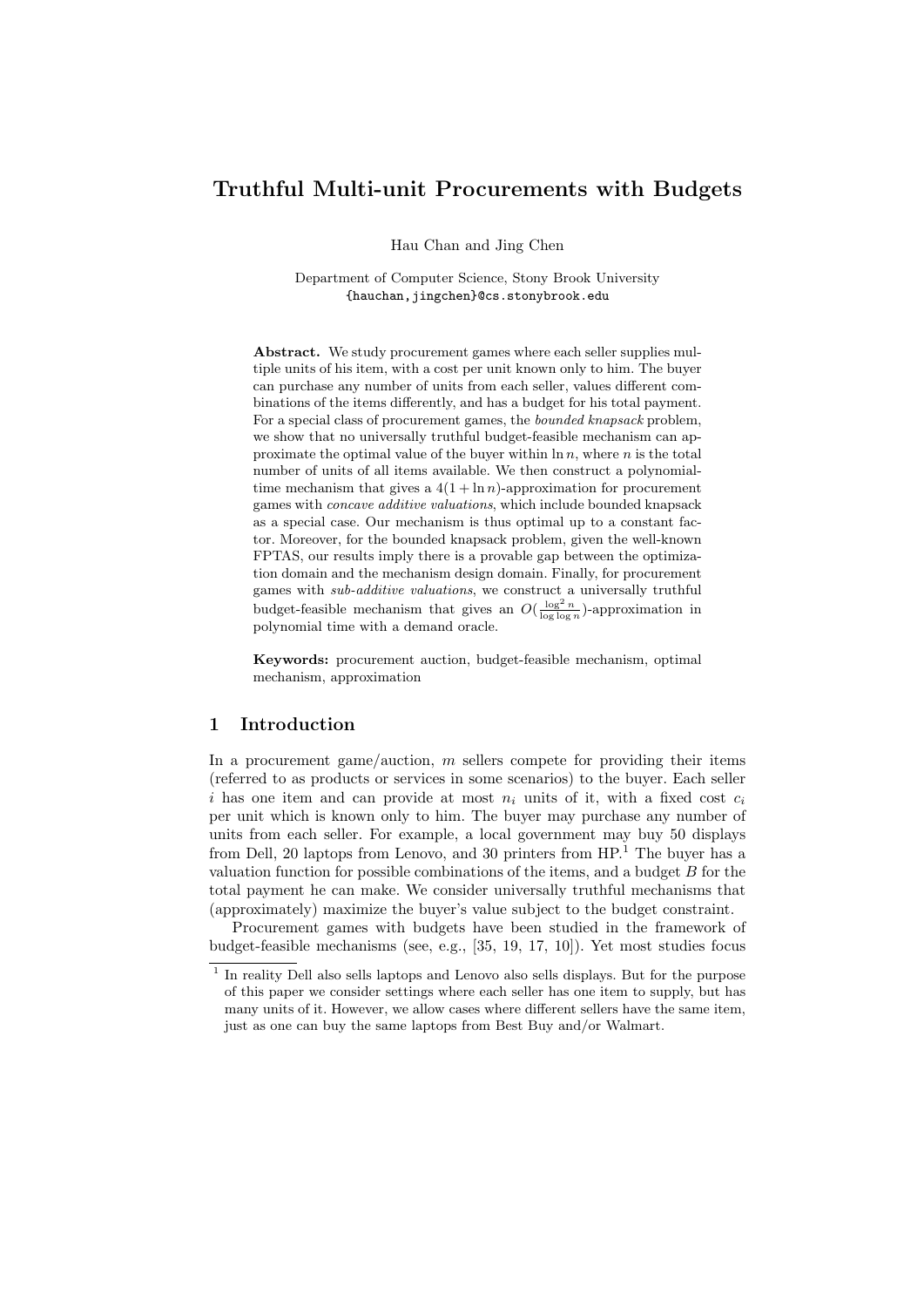on settings where each seller has only one unit of his item. Thus there are only two possible allocations for a seller: either his item is taken or it is not.<sup>2</sup> When a seller has multiple units and may benefit from selling any number of them, there are more possibilities for him to deviate into and it becomes harder to provide incentives for him to be truthful. To the best of our knowledge, this is the first time where multi-unit budget-feasible mechanisms are systematically studied.

Multi-unit procurements with budgets can be used to model many interesting problems. For example, in the classic bounded knapsack problem the buyer has a value  $v_i$  for one unit of item i, and his total value is the sum of his value for each unit he buys. In job scheduling, the planner may assign multiple jobs to a machine, with different values for different assignments. As another example, in the Provision-after-Wait problem in healthcare [11], the government needs to serve n patients at m hospitals. Each patient has his own value for being served at each hospital, and the value of the government is the social welfare.

#### 1.1 Our main results

We present our main results in three parts. Due to lack of space, most of the proofs are provided in the full version of this paper [14].

An impossibility result. Although budget-feasible mechanisms with constant approximation ratios have been constructed for single-unit procurements [35, 17], our first result, formally stated and proved in Section 3, shows that this is impossible in multi-unit settings, even for the special case of bounded knapsack.

Theorem 1. (rephrased) No universally truthful, budget-feasible mechanism can do better than a  $\ln n$ -approximation for bounded knapsack, where n is the total number of units of all items available.

This theorem applies to all classes of multi-unit procurement games considered in this paper, since they all contain bounded knapsack as a special case.

An optimal mechanism for concave additive valuations. A concave additive valuation function is specified by the buyer's marginal values for getting the  $j$ -th unit of each item i,  $v_{ij}$ , which are non-increasing in j. The following theorem is formally stated in Section 4.

THEOREM 2. (rephrased) There is a polynomial-time mechanism which is a  $4(1+$  $\ln n$ )-approximation for concave additive valuations.

Our mechanism is very simple. The central part is a greedy algorithm, which yields a monotone allocation rule. However, one needs to be careful about how to compute the payments, and new ideas are needed for proving budget-feasibility.

Since bounded knapsack is a special case of concave additive valuations, our mechanism is optimal within a constant factor. More interestingly, given that bounded knapsack has an FPTAS when there is no strategic considerations, our results show that there is a gap between the optimization domain and the mechanism design domain for what one can expect when solving bounded knapsack.

<sup>&</sup>lt;sup>2</sup> In the coverage problem a player has a set of elements, but still the allocation is bimodal for him: either his whole set is taken or none of the elements is taken.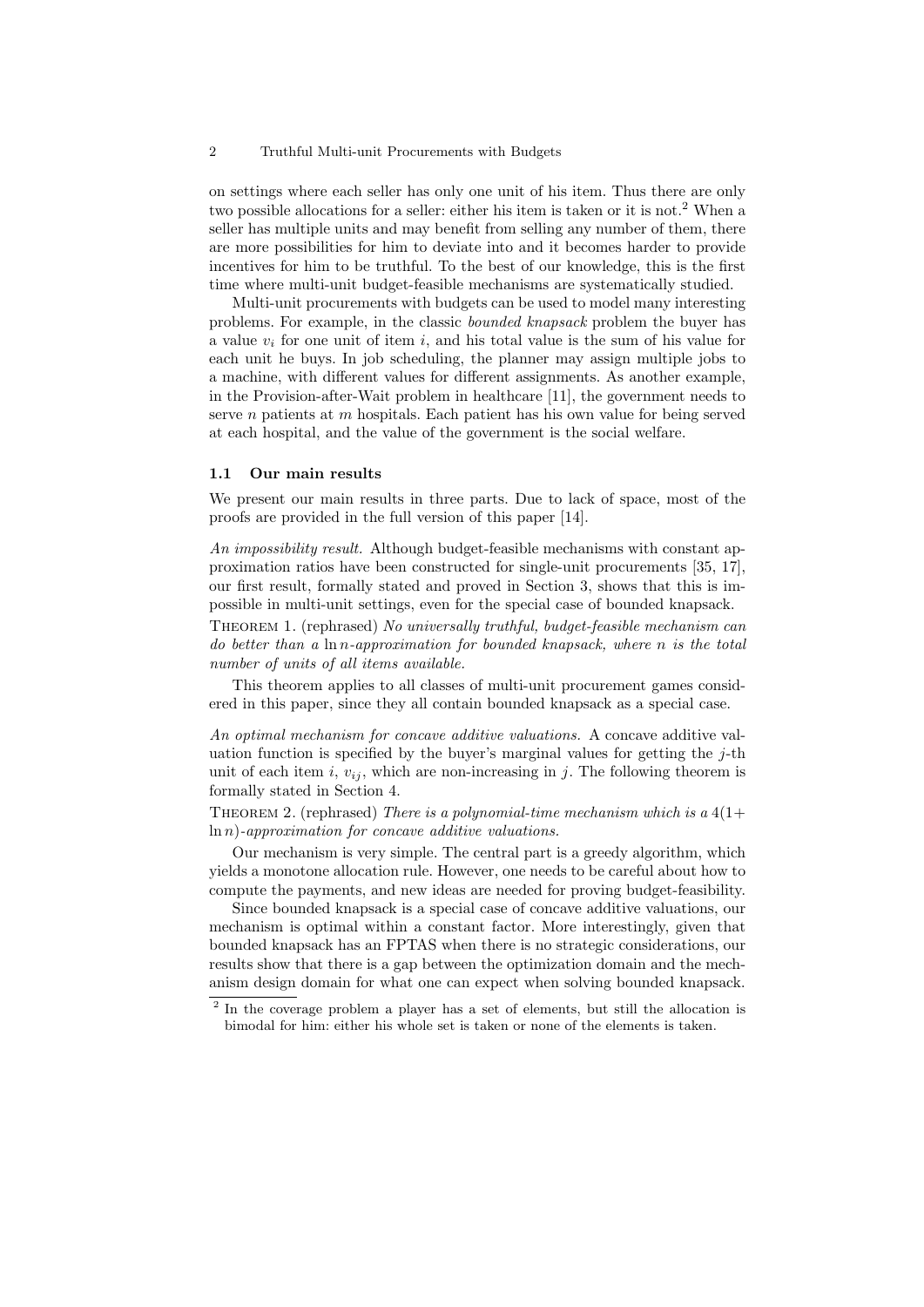Beyond concave additive valuations. We do not know how to use greedy algorithms to construct budget-feasible mechanisms for larger classes of valuations. The reason is that they may not be monotone: if a player lowers his cost, he might actually sell fewer units. This is demonstrated by our example in Section 5.1. Thus we turn to a different approach, random sampling [10, 24, 18, 16, 6, 7]. The following theorem is formally stated in Section 5.3.

THEOREM 5. (rephrased) Given a demand oracle, there is a polynomial-time mechanism which is an  $O(\frac{\log^2 n}{\log \log n})$ -approximation for sub-additive valuations.

A demand oracle is a standard assumption for handling sub-additive valuations [19, 10, 8], since such a valuation function takes exponentially many numbers to specify. Notice that for bounded knapsack and concave additive valuations our results are presented using the natural logarithm, since those are the precise bounds we achieve; while for sub-additive valuations we present our asymptotic bound under base-2 logarithm, to be consistent with the literature.

Our mechanism generalizes that of [10], which gives an  $O(\frac{\log n}{\log \log n})$ -approximation for single-unit sub-additive valuations. Several new issues arise in the multi-unit setting. For example, we must distinguish between an item and a unit of that item, and in both our mechanism and our analysis we need to be careful about which one to deal with. Also, we have constructed, as a sub-routine, a mechanism for approximating the optimal single-item outcome: namely, an outcome that only takes units from a single seller. We believe that this mechanism will be a useful building block for budget-feasible mechanisms in multi-unit settings.

### 1.2 Related work

Various procurement games have been studied [30, 33, 32, 21, 22], but without budget considerations. In particular, frugal mechanisms [5, 13, 20, 27, 36, 15, 28] aim at finding mechanisms that minimize the total payment. As a "dual" problem to procurement games, auctions where the buyers have budget constraints have also been studied [2, 23], but the models are very different from ours.

Single-unit budget-feasible mechanisms were introduced by [35], where the author achieved a constant approximation for sub-modular valuations. In [17] the approximation ratio was improved and variants of knapsack problems were studied, but still in single-unit settings. In [19] the authors considered singleunit sub-additive valuations and constructed a randomized mechanism that is an  $O(\log^2 n)$ -approximation and a deterministic mechanism that is an  $O(\log^3 n)$ approximation. We notice that their randomized mechanism can be generalized to multi-unit settings, resulting in an  $O(\log^3 n)$ -approximation. In [10] the authors consider both prior-free and Bayesian models. For the former, they provide a constant approximation for XOS valuations and an  $O(\frac{\log n}{\log \log n})$ -approximation for sub-additive valuations; and for the latter, they provide a constant approximation for the sub-additive case. As mentioned we generalize their prior-free mechanism, but we need to give up a  $\log n$  factor in the approximation ratio. It is nice to see that the framework of budget-feasible mechanism design generalizes to multi-unit settings.

In [25] the author considered settings where each seller has multiple items. Although it was discussed why such settings are harder than single-item settings,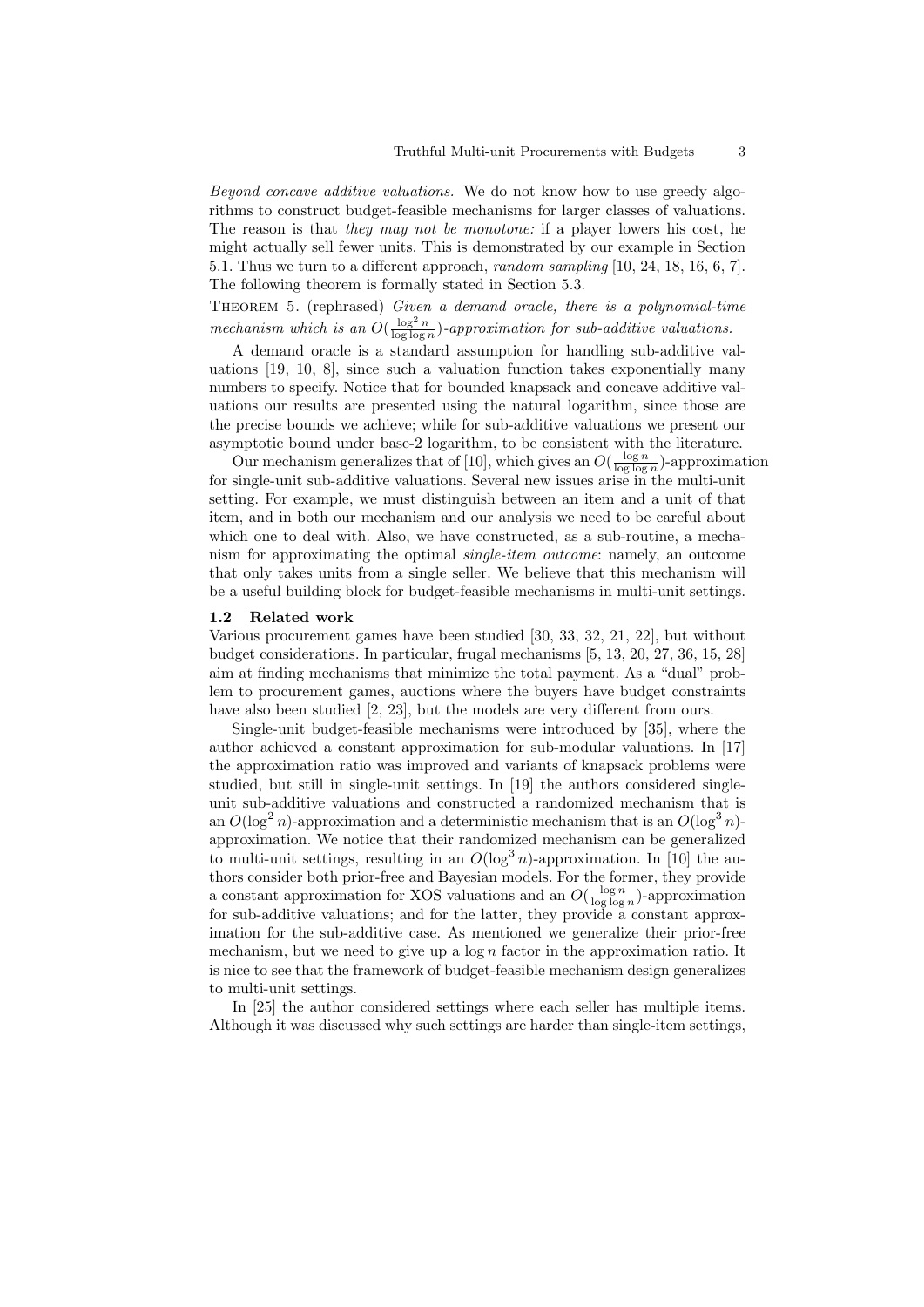no explicit upper bound on the approximation ratio was given. Instead, the focus there was a different benchmark. The author provided a constant approximation of his benchmark for sub-modular valuations, but the mechanism does not run in polynomial time. Also, budget-feasible mechanisms where each seller has one unit of an infinitely divisible item have been considered in [3], under the large-market assumption: that is, the cost of buying each item completely is much smaller than the budget. The authors constructed a deterministic mechanism which is a  $1 - 1/e$  approximation for additive valuations and which they also prove to be optimal. In our study we do not impose any assumption about the sellers costs, and the cost of buying all units of an item may or may not exceed the budget. Moreover, in [9] the authors studied online procurements and provided a randomized posted-price mechanism that is an  $O(\log n)$ -approximation for submodular valuations under the random ordering assumption.

Finally, knapsack auctions have been studied by [1], where the underlying optimization problem is the knapsack problem, but a seller's private information is the value of his item, instead of the cost. Thus the model is very different from ours and from those studied in the budget-feasibility framework in general.

### 1.3 Open problems

Many questions can be asked about multi-unit procurements with budgets and are worth studying in the future. Below we mention a few of them.

First, it would be interesting to close the gap between the upper bound in Theorem 1 and the lower bound in Theorem 5, even for subclasses such as sub-modular or diminishing-return valuations, as defined in Section 2. A related problem is whether the upper bound can be bypassed under other solution concepts. For example, is there a mechanism with price of anarchy [29, 34] better than  $\ln n$ ? How about a mechanism with a *unique* equilibrium? Solution concepts that are not equilibrium-based are also worth considering, such as undominated strategies and iterated elimination of dominated strategies. Another problem is whether a better approximation can be achieved for other benchmarks, such as the one considered in [25], by truthful mechanisms that run in polynomial time.

Second, online procurements with budget constraints have been studied in both optimization settings [26] and strategic settings [9]. But only single-unit scenarios are considered in the latter. It is natural to ask, what if a seller with multiple units of the same item can show up at different time points, and the buyer needs to decide how many units he wants to buy each time.

Finally, the buyer may have different budgets for different sellers, a seller's cost for one unit of his item may decrease as he sells more, or the number of units each seller has may not be publicly known<sup>3</sup>. However, the last two cases are not single-parameter settings and presumably need very different approaches.

<sup>&</sup>lt;sup>3</sup> In many real-life scenarios the numbers of available units are public information, including procurements of digital products, procurements of cars, some arms trades, etc. Here procurement auctions are powerful tools and may result in big differences in prices, just like in the car market. However, there are also scenarios where the sellers can hide the numbers of units they have, particularly in a seller's market. In such cases they may manipulate the supply level, hoping to affect the prices.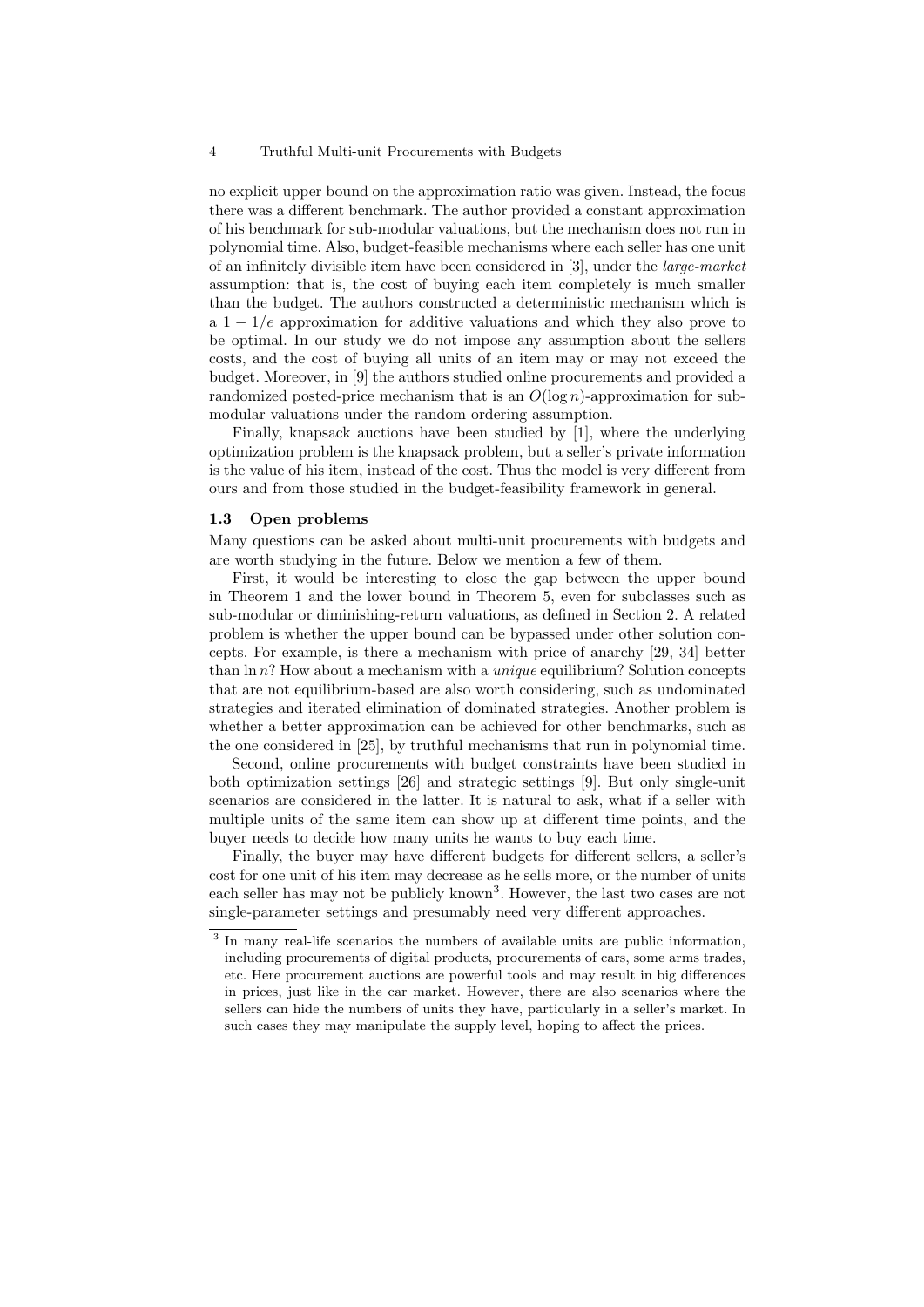### 2 Procurement Games

Now let us define our model. In a procurement game there are m sellers who are the players, and one buyer. There are m items and they may or may not be different. Each player i can provide  $n_i$  units of item i, where each unit is indivisible. The total number of units of all the items is  $n \triangleq \sum_i n_i$ . The true cost for providing one unit of item i is  $c_i \geq 0$ , and  $c = (c_1, \ldots, c_m)$ . The value of  $c_i$  is player *i*'s private information. All other information is public.

An allocation A is a profile of integers,  $A = (a_1, \ldots, a_m)$ . For each  $i \in [m]$ ,  $a_i \in \{0, 1, \ldots, n_i\}$  and  $a_i$  denotes the number of units bought from player i. An *outcome*  $\omega$  is a pair,  $\omega = (A, P)$ , where A is an allocation and P is the *payment* profile: a profile of non-negative reals with  $P_i$  being the payment to player i. Player *i*'s *utility* at  $\omega$  is  $u_i(\omega) = P_i - a_i c_i$ .

The buyer has a *valuation function*  $V$ , mapping allocations to non-negative reals, such that  $V(0,\ldots,0) = 0$ . For allocations  $A = (a_1,\ldots,a_m)$  and  $A' =$  $(a'_1, \ldots, a'_m)$  with  $a_i \leq a'_i$  for each  $i, V(A) \leq V(A')$  —namely, V is monotone.<sup>4</sup> The buyer has a *budget B* and wants to implement an *optimal allocation*,

$$
A^* \in \underset{A:\sum_{i \in [m]} c_i a_i \le B}{\operatorname{argmax}} V(A),
$$

while keeping the *total payment* within the budget. An outcome  $\omega = (A, P)$  is budget-feasible if  $\sum_{i \in [m]} P_i \leq B$ .

The solution concept. A deterministic revealing mechanism is dominant-strategy truthful (DST) if for each player i, announcing  $c_i$  is a dominant strategy:

$$
u_i(c_i, c'_{-i}) \ge u_i(c'_i, c'_{-i}) \ \forall c'_i, c'_{-i}.
$$

A deterministic mechanism is *individually rational* if  $u_i(c) \geq 0$  for each *i*. A randomized mechanism is universally truthful (respectively, individually rational) if it is a probabilistic distribution over deterministic mechanisms that are DST (respectively, individually rational).

A deterministic DST mechanism is *budget-feasible* if its outcome under  $c$  is budget-feasible. A universally truthful mechanism is budget-feasible (in expectation) if the expected payment under  $c$  is at most  $B$ .

**Definition 1.** Let C be a class of procurement games and  $f(n) \geq 0$ . A universally truthful mechanism is an  $f(n)$ -approximation for class C if, for any game in  $C$ , the mechanism is individually rational and budget-feasible, and the outcome under the true cost profile c has expected value at least  $\frac{V(A^*)}{f(n)}$  $\frac{f(A^+)}{f(n)}$ .

Remark 1. One can trade truthfulness for budget-feasibility: given a universally truthful budget-feasible mechanism, by paying each player the expected payment he would have received, we get a mechanism that is *truthful in expectation* and meets the budget constraint *with probability 1*. As implied by Theorem 1, no universally truthful mechanism that meets the budget constraint with probability 1 can do better than a  $\ln n$ -approximation. Thus there has to be some trade-off.

<sup>4</sup> Monotonicity is a standard assumption for single-unit budget-feasible mechanisms.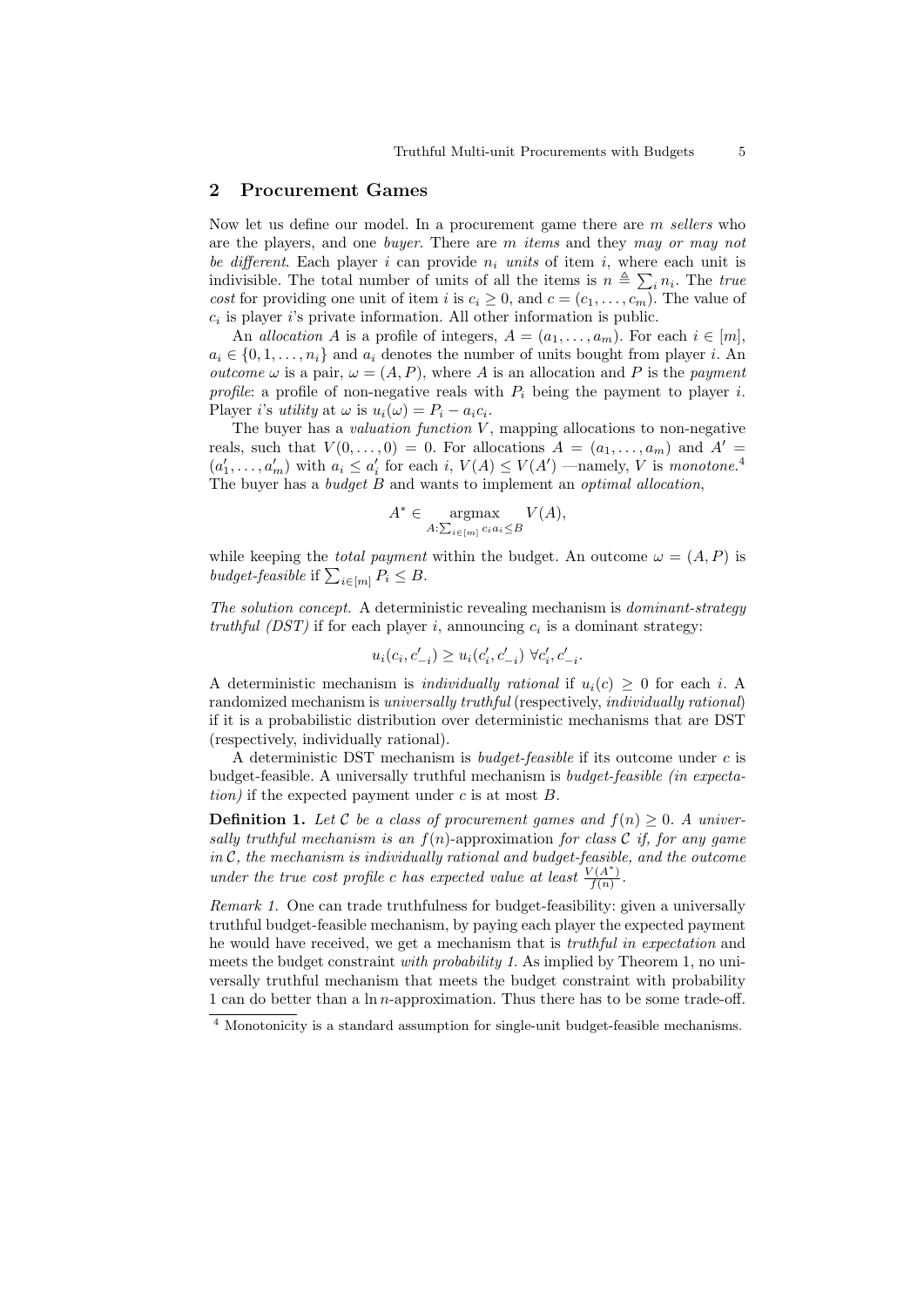Remark 2. We allow different players to have identical items, just like different dealers may carry the same products, with or without the same cost. But we require the same player's units have the same cost. In the future, one may consider cases where one player has units of different items with different costs: that is, a multi-parameter setting instead of single-parameter.

Below we define several classes of valuation functions for procurement games.

Concave additive valuations and the bounded knapsack problem. An important class of valuation functions are the *additive* ones. For such a function  $V$ , there exists a value  $v_{ik}$  for each item i and each  $k \in [n_i]$  such that,  $V(A) =$  $\sum_{i\in[m]}\sum_{k\in[a_i]}v_{ik}$  for any  $A=(a_1,\ldots,a_m)$ . Indeed,  $v_{ik}$  is the marginal value from the k-th unit of item i given that the buyer has already gotten  $k-1$  units, no matter how many units he has gotten for other items.  $V$  is *concave* if for each  $i$ ,  $v_{i1} \ge v_{i2} \ge \cdots \ge v_{in_i}$ ; namely, the margins for the same item are non-increasing.

A special case of concave additive valuations is the bounded knapsack problem, one of the most classical problems in computational complexity. Here, all units of an item *i* have the same value  $v_i$ : that is,  $v_{i1} = v_{i2} = \cdots = v_{in_i} = v_i$ .

Sub-additive valuations. A much larger class is the sub-additive valuations. Here a valuation V is such that, for any  $A = (a_1, \ldots, a_m)$  and  $A' = (a'_1, \ldots, a'_m)$ ,

$$
V(A \vee A') \le V(A) + V(A'),
$$

where  $\vee$  is the item-wise max operation:  $A \vee A' = (\max\{a_1, a'_1\}, \ldots, \max\{a_m, a'_m\}).$ 

Notice that the requirement of sub-additivity is imposed only across different players, and values can change arbitrarily across units of the same player. Indeed, when  $A$  and  $A'$  differ at a single player, sub-additivity *does not impose any* constraint on  $V(A)$  and  $V(A')$ , not even that there are decreasing margins. Thus this definition is more general than requiring sub-additivity also across units of the same player. Following the literature, we stick to the more general notion.

Between concave additivity and sub-additivity, two classes of valuations have been defined, as recalled below.<sup>5</sup> To the best of our knowledge, no budget-feasible mechanisms were considered for either of them in multi-unit settings.

- Diminishing return: for any A and A' such that  $a_i \leq a'_i$  for each i, and for any item j,  $V(A + e_j) - V(A) \ge V(A' + e_j) - V(A')$ , where  $A + e_j$  means adding one extra unit of item j to A unless  $a_j = n_j$ , in which case  $A+e_j = A$ . - Sub-modularity: for any A and  $A'$ ,  $V(A \vee A') + V(A \wedge A') \leq V(A) + V(A')$ , where  $\wedge$  is the item-wise min operation.<sup>6</sup>

 $^5$  The literature of multi-unit procurements has been particularly interested in valuations with some forms of "non-increasing margins", thus has considered classes that contain all concave additive valuations but not necessarily all additive ones.

<sup>6</sup> The item-wise max and min operations when defining sub-additivity and submodularity follow directly from the set-union and set-intersection operations when defining them in general settings, and have been widely adopted in the literature (see, e.g., [12] and [26]). One may consider alternative definitions where, for example, ∨ represents item-wise sum rather than item-wise max. However, we are not aware of existing studies where the alternative definitions are used.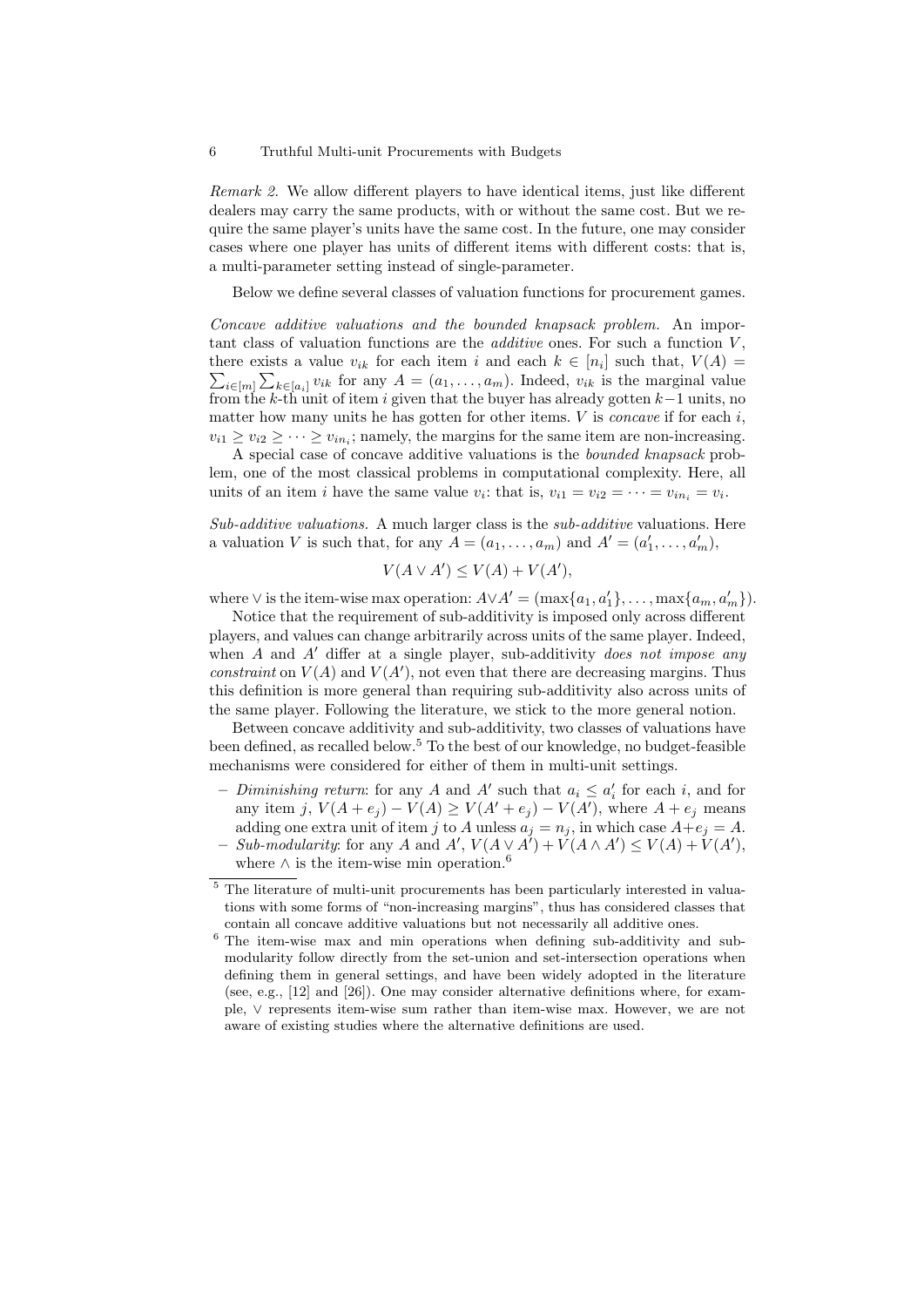Diminishing return implies sub-modularity, and both collapse to sub-modularity in single-unit settings. The reason for diminishing return to be considered separately is that multi-unit sub-modularity is a very weak condition: when A and  $A<sup>'</sup>$  differ at a single player, it does not impose any constraint, as sub-additivity. Diminishing return better reflects the idea behind single-unit sub-modularity: the buyer's value for one extra unit of any item gets smaller as he buys more.

Since the valuation classes defined above are nested:

bounded knapsack ⊆ concave additivity ⊆ diminishing return

 $\subseteq$  sub-modularity  $\subseteq$  sub-additivity,

any impossibility result for one class applies to all classes above it, and any positive result for one class applies to all classes below it. Moreover, since subadditivity contains additivity, any positive result for the former also applies to the latter.

Demand oracle. A sub-additive valuation function  $V$  may take exponentially many numbers to specify. Thus following the studies of single-unit sub-additive valuations [35, 10], we consider a demand oracle, which takes as input a set of players  $\{1, \ldots, m\}$ , a profile of costs  $(p_1, \ldots, p_m)$  and a profile of numbers of units  $(n_1, \ldots, n_m)$ ,<sup>7</sup> and returns, regardless of the budget, an allocation

$$
\hat{A} \in \underset{A = (a_1, \dots, a_m): a_i \le n_i \forall i}{\text{argmax}} V(A) - \sum_{i \in [m]} a_i p_i.
$$

It is well known that a demand oracle can simulate in polynomial time a value oracle, which returns  $V(A)$  given A. Thus we also have access to a value oracle.

Our goal. We shall construct universally truthful mechanisms that are individually rational, budget-feasible, and approximate the optimal value of the buyer. Our mechanisms run in polynomial time for concave additive valuations, and in polynomial time given the demand oracle for sub-additive valuations.

Single-parameter settings with budgets. Since the cost  $c_i$  is player i's only private information, we are considering single-parameter settings [4]. Following Myerson's lemma [31] or the characterization in [4], the only truthful mechanisms are those with a monotone allocation rule and threshold payments. In multi-unit settings, each unit of an item  $i$  has its own threshold and the total payment to i will be the sum of the thresholds for all of his units bought by the mechanism.

With a budget constraint, this characterization still holds, but the problem becomes harder: the monotone allocation rule must be such that, not only (1) it provides good approximation to the optimal value, but also (2) the unique total payment that it induces must satisfy the budget constraint. Therefore, similar to single-unit budget-feasible mechanisms, we shall construct monotone allocation rules while keeping an eye on the structure of the threshold payments. We need to make sure that when the two are combined, both (1) and (2) are satisfied.

<sup>&</sup>lt;sup>7</sup> In single-unit settings a demand oracle takes as input a set of players and the costs. For multi-unit settings it is natural to also include the numbers of units.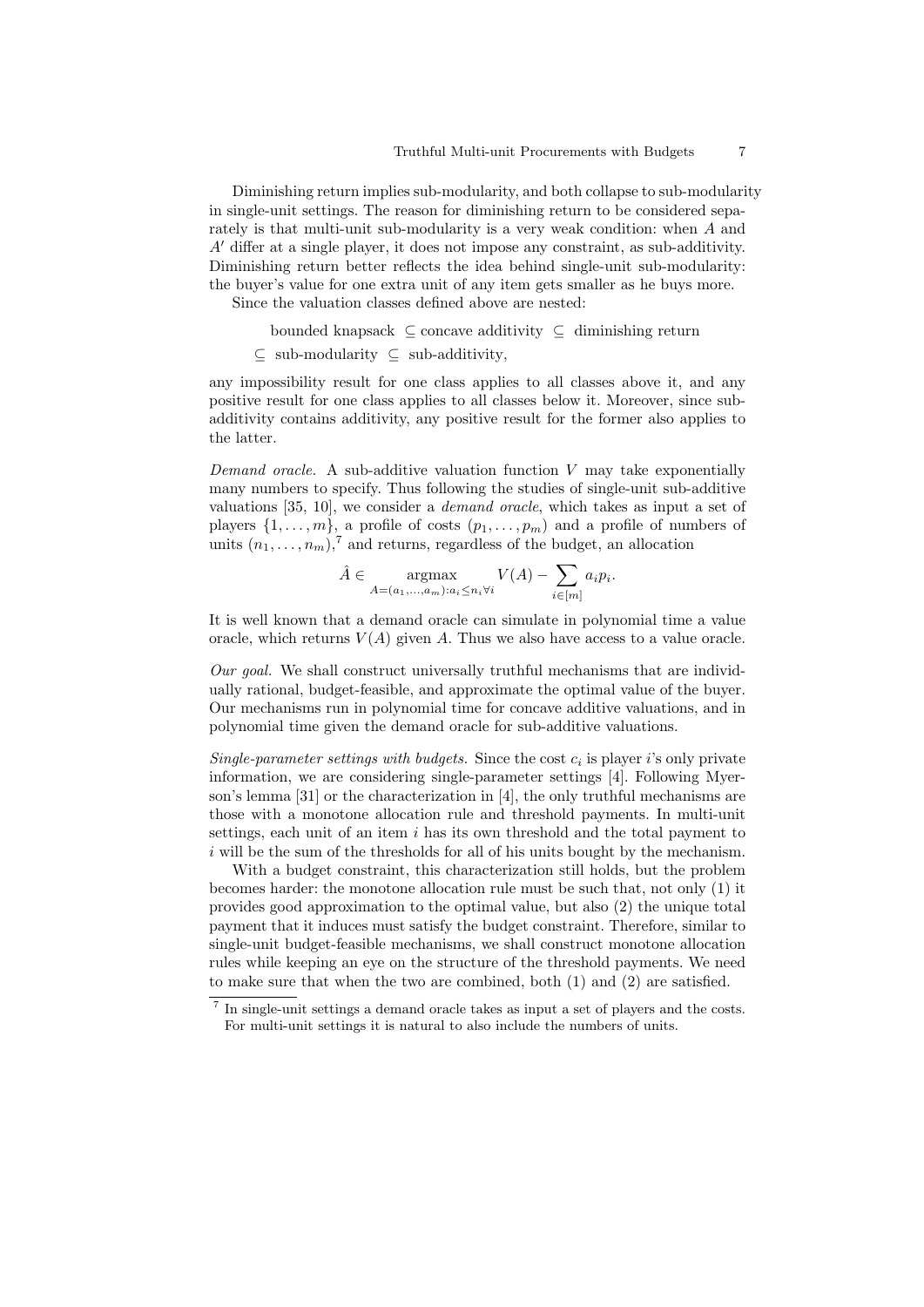### 3 Impossibility results for bounded knapsack

The following observation for bounded knapsack is immediate.

Observation 1. No deterministic DST budget-feasible mechanism can be an n-approximation for bounded knapsack.

*Proof.* When  $m = 1$ ,  $n_1 = n$ ,  $v_1 = 1$  and  $c_1 = B$ , a DST mechanism, being an *n*-approximation, must buy 1 unit and pay the player B. When  $c_1 = B/n$ , the mechanism must still buy 1 unit and pay  $B$ , otherwise the player will bid  $B$ instead. Thus the mechanism's value is 1, while the optimal value is  $n$ .

Clearly, buying 1 unit from a player  $i \in \text{argmax}_j v_j$  and paying him B is an n-approximation. For randomized mechanisms we have the following.

**Theorem 1.** No universally truthful mechanism can be an  $f(n)$ -approximation for bounded knapsack with  $f(n) < \ln n$ .

*Proof.* Consider the case where  $m = 1$ ,  $n_1 = n$ , and  $v_1 = 1$ . For any  $b, c \in [0, B]$ , let  $u_1(b;c)$  be the player's expected utility by bidding b when  $c_1 = c$ . For each  $k \in [n]$ , consider the bid  $\frac{B}{k}$ : let  $P^k$  be the expected payment and, for each  $j \in [n]$ , let  $p_j^k$  be the probability for the mechanism to buy j units. When  $c_1 = \frac{B}{k}$ , the optimal value is k and

$$
\sum_{j \in [n]} p_j^k \cdot j \ge \frac{k}{f(n)} \quad \forall k \in [n], \tag{1}
$$

as the mechanism is an  $f(n)$ -approximation. By universal truthfulness and individual rationality,  $u_1(\frac{B}{k}; \frac{B}{k}) \ge u_1(\frac{B}{k-1}; \frac{B}{k}) \forall k > 1$  and  $u_1(B; B) \ge 0$ . Namely,

$$
P^{k} - \frac{B}{k} \sum_{j \in [n]} p_{j}^{k} \cdot j \ge P^{k-1} - \frac{B}{k} \sum_{j \in [n]} p_{j}^{k-1} \cdot j \quad \forall k > 1, \text{ and}
$$

$$
P^{1} - B \sum_{j \in [n]} p_{j}^{1} \cdot j \ge 0.
$$

Summing up these  $n$  inequalities, we have

$$
\sum_{k \in [n]} P^k - \sum_{k \in [n]} \frac{B}{k} \sum_{j \in [n]} p_j^k \cdot j \ge \sum_{1 \le k < n} P^k - \sum_{1 \le k < n} \frac{B}{k+1} \sum_{j \in [n]} p_j^k \cdot j,
$$

which implies

$$
P^{n} \geq \frac{B}{n} \sum_{j \in [n]} p_{j}^{n} \cdot j + \sum_{1 \leq k < n} \frac{B}{k(k+1)} \sum_{j \in [n]} p_{j}^{k} \cdot j.
$$

By Equation 1, we have

$$
P^{n} \geq \frac{B}{f(n)} + \sum_{1 \leq k < n} \frac{B}{(k+1)f(n)} = \frac{B}{f(n)} \sum_{k \in [n]} \frac{1}{k} \geq \frac{B \ln n}{f(n)}.
$$

By budget-feasibility,  $P^n \leq B$ . Thus  $f(n) \geq \ln n$ , implying Theorem 1.  $\Box$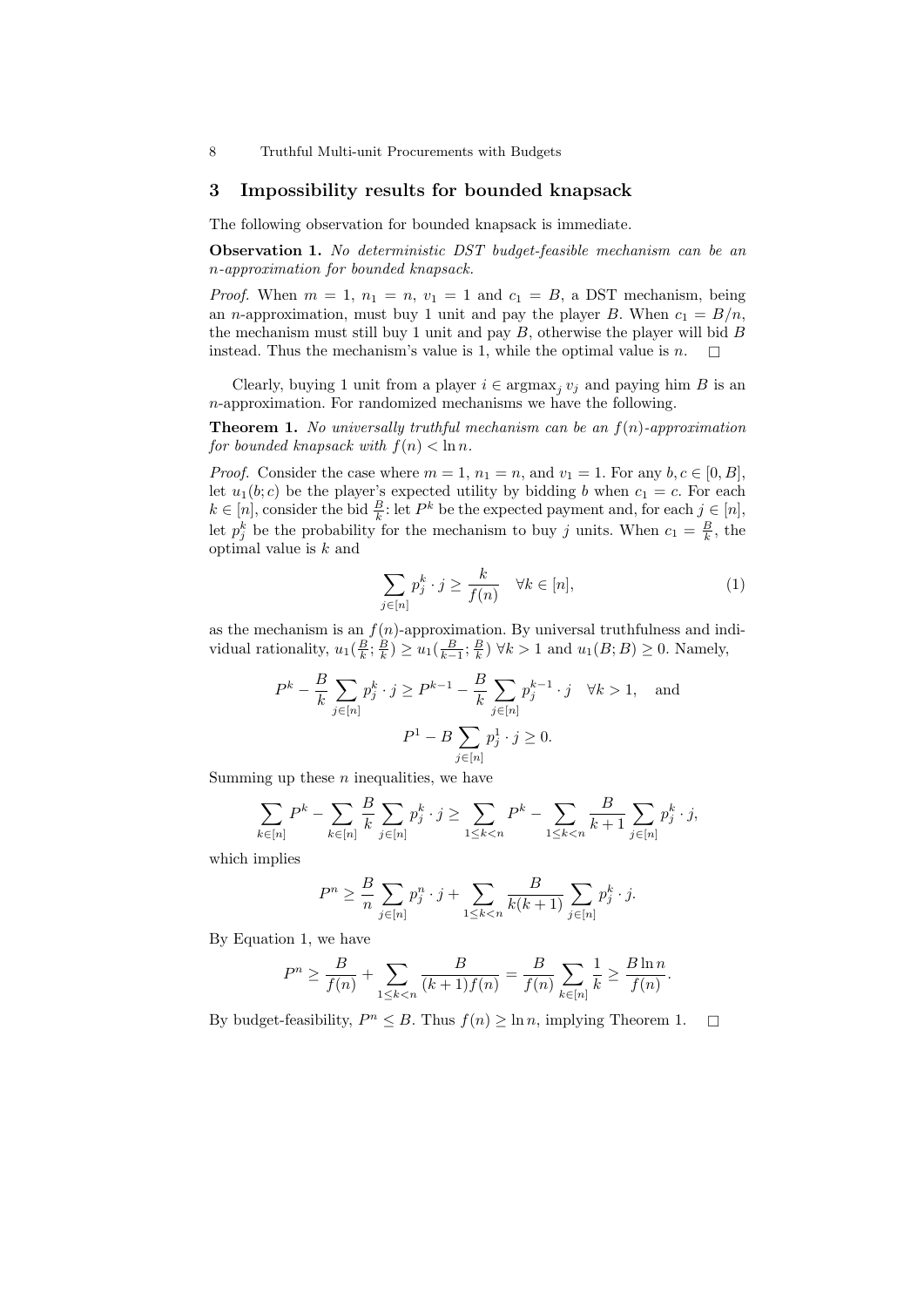Remark 3. Notice that as long as the mechanism is truthful in expectation and individually rational in expectation (namely, with respect to the players' expected utilities), the analysis of Theorem 1 implies that it cannot do better than a  $\ln n$ approximation. Also notice that the impossibility result does not impose any constraint on the running time of the mechanism.

Remark 4. When there is a single player, that player has a monopoly and it is not too surprising that no mechanism can do better than a ln *n*-approximation. For example, in frugality mechanism design in procurement games, it has been explicitly assumed that there is no monopoly. However, when monopoly might actually exist, it is interesting to see that there is a tight bound (by Theorems 1 and 2) on the power of budget-feasible mechanisms in multi-unit settings.

### 4 An optimal mechanism for concave additive valuations

We construct a polynomial-time universally truthful mechanism  $M_{Add}$  that is a  $4(1 + \ln n)$ -approximation for procurement games with concave additive valuations. Our mechanism is very simple, and the basic idea is a greedy algorithm with proportional cost sharing, as has been used for single-unit settings [17, 35]. However, the key here is to understand the structure of the threshold payments and to show that the mechanism is budget-feasible, which requires ideas not seen before. Moreover, given our impossibility result, this mechanism is optimal up to a constant factor. In particular, it achieves the optimal approximation ratio for bounded knapsack. The simplicity and the optimality of our mechanism make it attractive to be actually implemented in real-life scenarios.

Notations and Conventions. Without loss of generality, we assume  $v_{ij} > 0$  for each item i and  $j \in [n_i]$ , since otherwise the mechanism can first remove the units with value 0 from consideration. Because we shall show that  $M_{Add}$  is universally truthful, we describe it only with respect to the truthful bid  $(c_1, \ldots, c_n)$ . Also, we describe the allocation rule only, since it uniquely determines the threshold payments. An algorithm for computing the thresholds will be given in the analysis. Finally, let  $i^* \in \text{argmax}_i v_{i1}$  be the player with the highest marginal value,  $e_{i^*}$ be the allocation with 1 unit of item  $i^*$  and 0 unit of others, and  $A_{\perp} = (0, \ldots, 0)$ be the allocation where nothing is bought. We have the following.

**Theorem 2.** Mechanism  $M_{Add}$  runs in polynomial time, is universally truthful, and is a  $4(1 + \ln n)$ -approximation for procurement games with concave additive valuations.

Combining Theorems 1 and 2 we immediately have the following.

**Corollary 1.** Mechanism  $M_{Add}$  is optimal up to a constant factor among all universally truthful, individually rational, and budget-feasible mechanisms for multi-unit procurement games with concave additive valuations.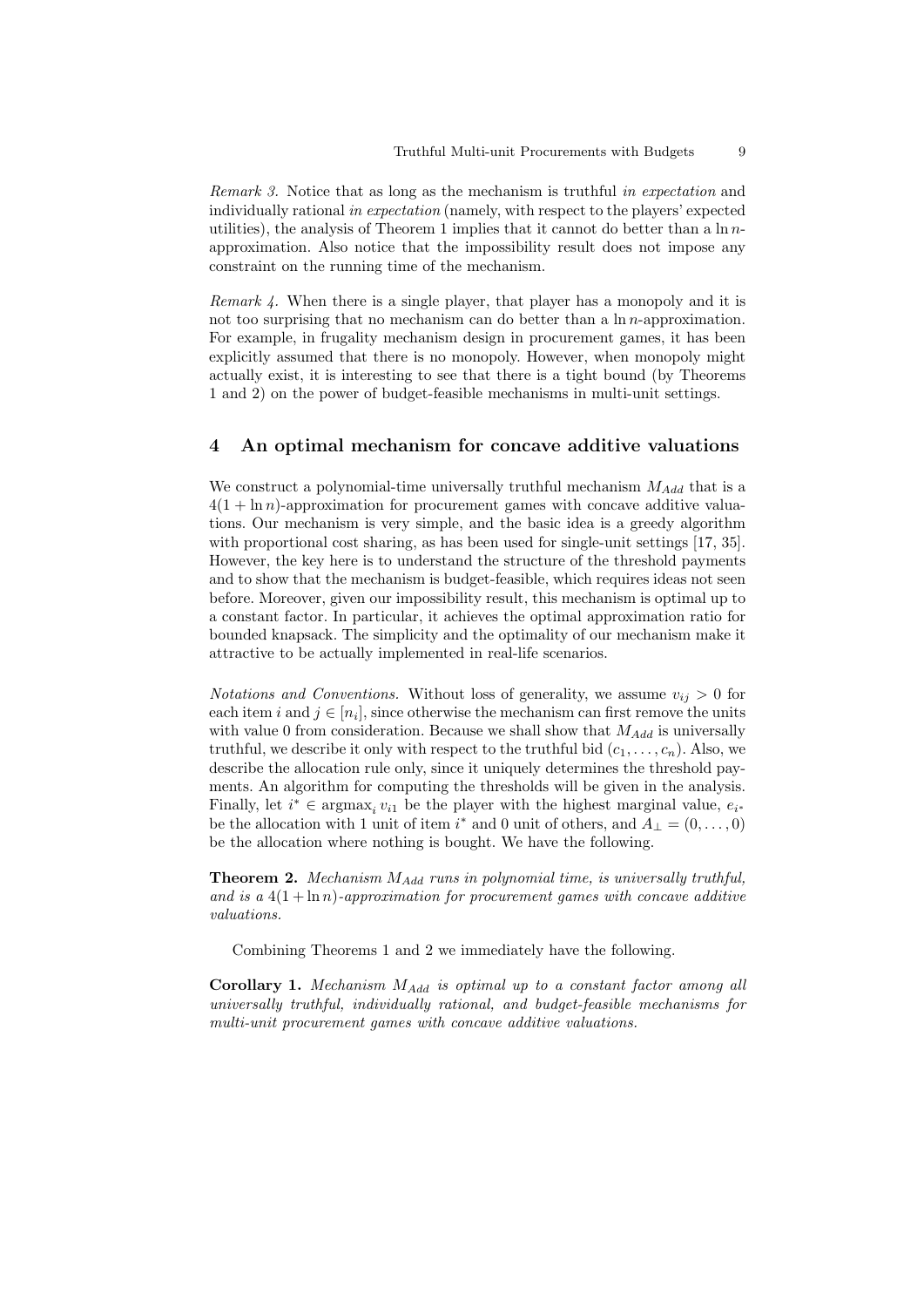### Mechanism  $M_{Add}$  for Concave Additive Valuations

| 1. With probability $\frac{1}{2(1+\ln n)}$ , go to Step 2; with probability $\frac{1}{2}$ , output $e_{i^*}$ and stop; |
|------------------------------------------------------------------------------------------------------------------------|
| and with the remaining probability, output $A_{\perp}$ and stop.                                                       |
| $\sim$ $\blacksquare$                                                                                                  |

- 2. For each  $i \in [m]$  and  $j \in [n_i]$ , let the value-rate  $r_{ij} = v_{ij}/c_i$ . (a) Order the n pairs  $(i, j)$  according to  $r_{ij}$  decreasingly, with ties broken lexico
	- graphically, first by  $i$  and then by  $j$ . For any  $\ell \in [n]$ , denote by  $(i_{\ell}, j_{\ell})$  the  $\ell$ -th pair in the ordered list.
	- (b) Let k be the largest number in [n] satisfying  $\frac{c_{i_k}}{v_{i_k j_k}} \leq \frac{B}{\sum_{\ell \leq k} v_{i_\ell j_\ell}}$ .
	- (c) Pick up the first k pairs in the list: that is, output allocation  $A = (a_1, \ldots, a_n)$ where  $a_i = |\{\ell : \ell \leq k \text{ and } i_{\ell} = i\}|.$

Remark 5. Theorems 1 and 2 show that multi-unit settings are very different from single-unit settings. In single-unit settings various constant-approximation mechanisms have been constructed, while in multi-unit settings an  $O(\log n)$ approximation is the best, and our mechanism provides such an approximation.

Furthermore, for bounded knapsack, without strategic considerations there is an FPTAS, while with strategic considerations the best is a  $\ln n$ -approximation. Thus we have shown that bound knapsack is a problem for which *provably* there is a gap between the optimization domain and the mechanism design domain.

Finally, it would be interesting to see how the constant gap between Theorems 1 and 2 can be closed, and whether there is a mechanism that meets the budget constraint with probability 1 and achieves an  $O(\log n)$ -approximation.

An optimal mechanism for symmetric valuations. A closely related class of valuations are the *symmetric* ones: there exists  $v_1, \ldots, v_n$  such that, for any allocation A with k units,  $V(A) = \sum_{\ell \leq k} v_{\ell}$ . In general, symmetric valuations are not concave additive, nor are concave additive valuations necessarily symmetric. But they are equivalent with a single seller. Thus the proof of Theorem 1 implies no mechanism can do better than a  $\ln n$ -approximation for symmetric valuations, as stated in the first part of the theorem below. Similar to our analysis of Theorem 2, one can verify that the following mechanism is a  $4(1+\ln n)$ -approximation for symmetric valuations: it is the same as  $M_{Add}$  except in Step 2, where k is set to be the largest number in [n] satisfying  $c_{i_k} \leq \frac{B}{k}$ . We omit the analysis since it is very similar to that of  $M_{Add}$ , and only present the following theorem.

Theorem 3. For symmetric valuations, no universally truthful mechanism can be an  $f(n)$ -approximation with  $f(n) < \ln n$ , and there exists a polynomial-time universally truthful mechanism which is a  $4(1 + \ln n)$ -approximation.

### 5 Truthful mechanisms for sub-additive valuations

### 5.1 The non-monotonicity of the greedy algorithm

Although the greedy algorithm with proportional cost-sharing played an important role in budget-feasible mechanisms, we do not know how to use it for multi-unit sub-additive valuations, since *it is not monotone*. Indeed, by lowering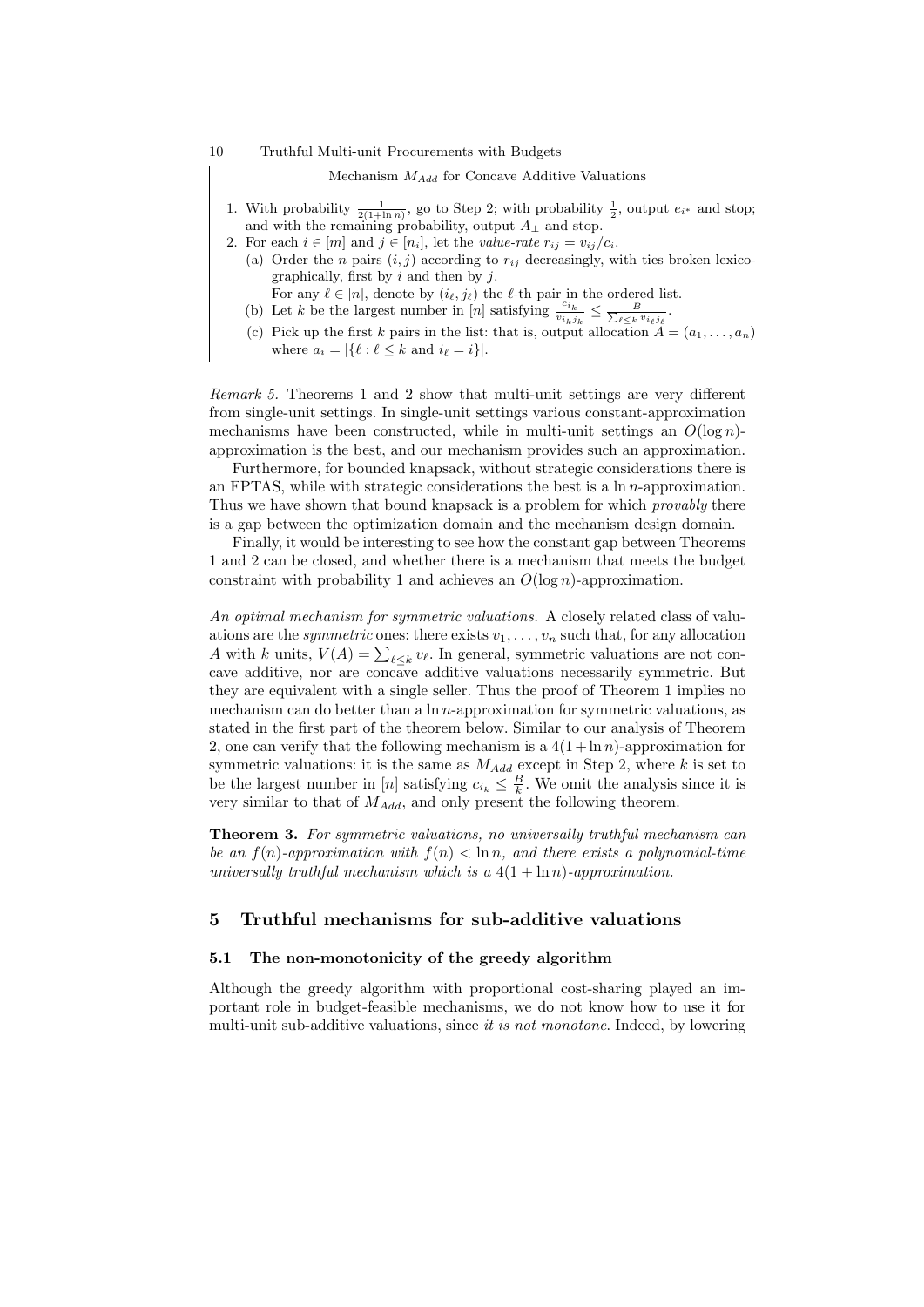his cost, a player i will still sell his first unit as in the old allocation. But once the rank of his first unit changes, all units after that will be re-ranked according to their new marginal value-rates. Under the new ordering there is no guarantee whether player  $i$  will sell any of his remaining units. Below we give an example demonstrating this phenomenon in settings with diminishing returns.

*Example 1.* There are 3 players,  $n_1 = 1$ ,  $n_2 = n_3 = 2$ ,  $c_1 = c_3 = 1$ ,  $c_2 = 1 + \epsilon$  for some arbitrarily small  $\epsilon > 0$ , and  $B = 3 + 2\epsilon$ . To highlight the non-monotonicity of the greedy algorithm, we work through the algorithm and define the marginal values on the way. The valuation function will be defined accordingly.

Given any allocation A and player i, denote by  $V(i|A)$  the marginal value of item i, namely,  $V(A + e_i) - V(A)$ . The greedy algorithm works as follows.

- At the beginning, the allocation is  $A_0 = (0, 0, 0)$ .
- $-V(1|A_0) = 10, V(2|A_0) = 10 + \epsilon$ , and  $V(3|A_0) = 10 \epsilon$ . Item 1 has the largest marginal value-rate, thus  $A_1 = (1, 0, 0)$ .
- $-V(1|A_1) = 0$  (item 1 is unavailable now),  $V(2|A_1) = 5 + 5\epsilon$ , and  $V(3|A_1) =$  $5 - \epsilon$ . Item 2 has the largest marginal value-rate, thus  $A_2 = (1, 1, 0)$ .
- $-V(1|A_2) = 0, V(2|A_2) = 1 + \epsilon$ , and  $V(3|A_2) = 1 \epsilon$ . Item 2 has the largest marginal value-rate, thus  $A_3 = (1, 2, 0)$ .

– The budget is used up, the final allocation is  $A_3$ , and player 2 sells 2 units. Now let  $c'_2 = 1 - \epsilon < c_2$ . The greedy algorithm works as follows.

- $-A_0 = (0, 0, 0).$
- $-V(1|A_0) = 10, V(2|A_0) = 10 + \epsilon$ , and  $V(3|A_0) = 10 \epsilon$ . Item 2 has the largest marginal value-rate, thus  $A'_1 = (0, 1, 0)$ .
- Notice that player 2 sells his first unit earlier than before.  $-V(1|A'_1) = 5 + 4\epsilon$ ,  $V(2|A'_1) = 5 - 5\epsilon$ , and  $V(3|A'_1) = 5 + 5\epsilon$ . Item 3 has the largest marginal value-rate, thus  $A'_2 = (0, 1, 1)$ .
- $-V(1|A'_2) = 1 2\epsilon, V(2|A'_2) = 1 \epsilon$ , and  $V(3|A'_2) = 1 + \epsilon$ , thus  $A'_3 = (0, 1, 2)$ .

– The remaining budget is  $3\epsilon$ , no further unit can be added, and the final allocation is  $A'_3$ . But player 2 only sells one unit, violating monotonicity.

Given the marginal values, the valuation function is defined as follows:

 $V(0, 0, 0) = 0, V(1, 0, 0) = 10, V(0, 1, 0) = 10 + \epsilon, V(0, 0, 1) = 10 - \epsilon,$ 

 $V(1,1,0) = 15 + 5\epsilon, V(1,0,1) = 15 - \epsilon, V(0,2,0) = 15 - 4\epsilon, V(0,1,1) = 15 + 6\epsilon,$  $V(0, 0, 2) = 15$ ,

 $V(1, 2, 0) = 16 + 6\epsilon, V(1, 1, 1) = 16 + 4\epsilon, V(1, 0, 2) = 16, V(0, 2, 1) = 16 + 5\epsilon,$ 

- $V(0, 1, 2) = 16 + 7\epsilon,$
- $V(0, 2, 2) = V(1, 2, 1) = V(1, 1, 2) = 16 + 7\epsilon, V(1, 2, 2) = 16 + 7\epsilon.$

One can verify that  $V$  is consistent with the marginal values and has diminishing returns. Indeed, for any allocation with  $k$  units for  $k$  from 0 to 4, the marginal value of adding 1 more unit is roughly  $10, 5, 1, \epsilon, 0$ , and thus diminishing.

Given the non-monotonicity of the greedy algorithm, we turn to another approach for constructing truthful mechanisms, namely, random sampling. We provide our main mechanism in Section 5.3. In Section 5.2 we first construct a mechanism that will be used as a subroutine.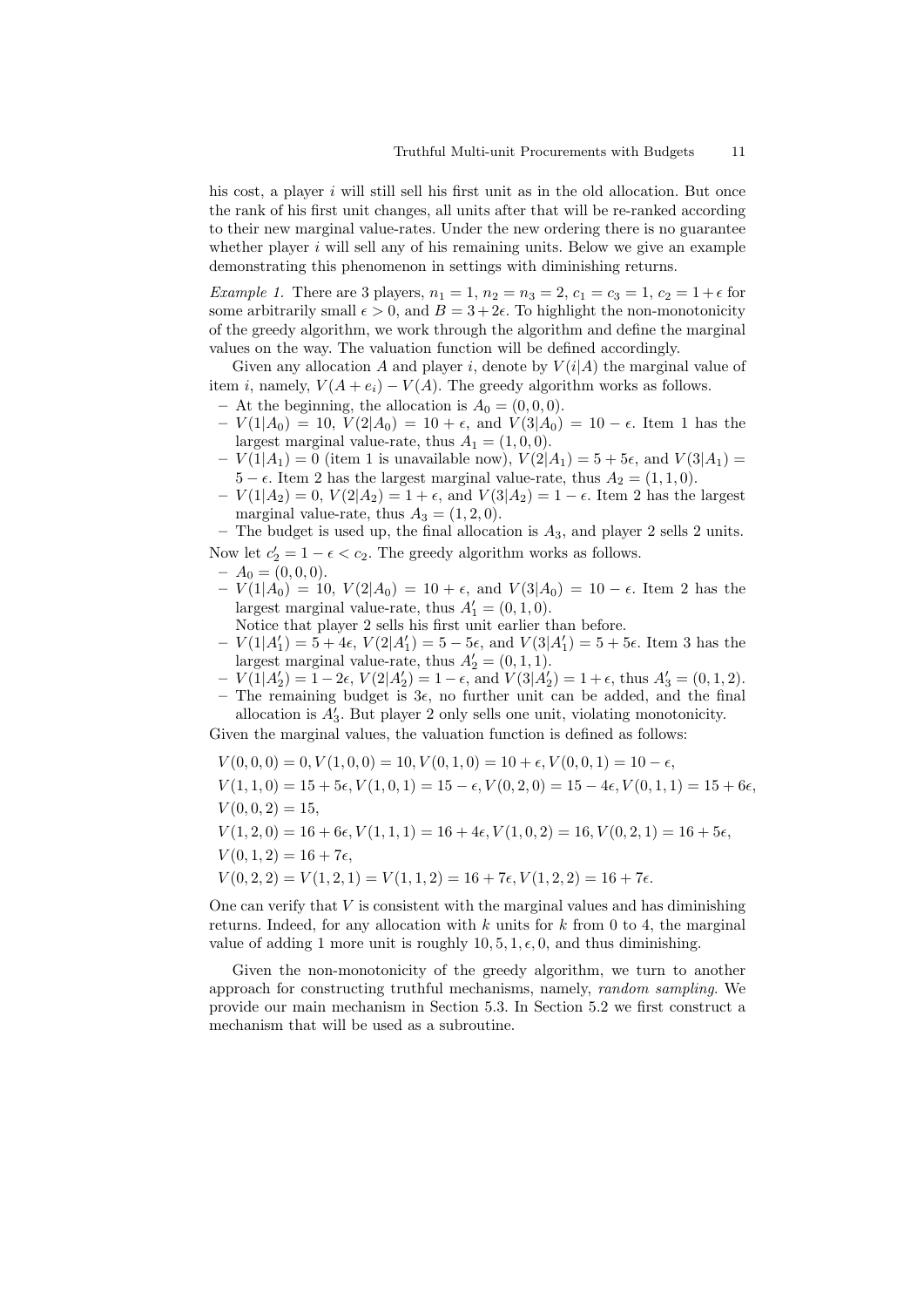#### 5.2 Approximating the optimal single-item allocation

From the analysis of Theorem 1, we notice that part of the hardness in designing mechanisms for multi-unit settings comes from cases where a single player's item contributes a lot to the optimal solution. In order to obtain a good approximation, we need to identify such a player and buy as many units as possible from him. More precisely, given the true cost profile  $(c_1, \ldots, c_n)$ , let

$$
i^{**} \in \operatorname*{argmax}_{i} V(\min\{n_i, \lfloor \frac{B}{c_i} \rfloor\} \cdot e_i),
$$

where for any  $\lambda \in [n_i]$ ,  $\lambda e_i$  is the allocation with  $\lambda$  units of item i and 0 unit of others. Ideally we want to buy  $\lambda^{**} \triangleq \min\{n_{i^{**}}, \lfloor \frac{B}{c_{i^{**}}} \rfloor\}$  units from  $i^{**}$  and pay him (at most) B. We shall refer to  $(i^{**}, \lambda^{**})$  as the *optimal single-item allocation*.

Notice that a similar scenario occurs in single-unit settings: part of the value approximation comes from a single player  $i^*$  with the highest marginal value. The problem is, although the identity of player  $i^*$  is publicly known, both  $i^{**}$  and  $\lambda^{**}$ depend on the players' true costs and have to be solved from their bids. Below we construct a universally truthful mechanism,  $M_{One}$ , which is budget-feasible and approximates  $V(\lambda^{**}e_{i^{**}})$  within a  $1 + \ln n$  factor. We have the following theorem.

Mechanism  $M_{One}$  for Approximating the Optimal Single-item Allocation

With probability  $\frac{1}{1+\ln n}$ , do the following.

- 1. Let  $v_i = V(\min\{n_i, \lfloor \frac{B}{c_i} \rfloor\} \cdot e_i)$  and order the players according to the  $v_i$ 's decreasingly, with ties broken lexicographically.
- Let  $i^{**}$  be the first player in the list and  $\lambda^{**} = \min\{n_{i^{**}}, \lfloor \frac{B}{c_{i^{**}}} \rfloor\}.$
- 2. Let  $k \in [\lambda^{**}]$  be the smallest number such that player  $i^{**}$  is still ordered the first with cost  $c'_{i^{**}} = \frac{B}{k}$ .
- 3. Set  $\theta_{\ell} = \frac{B}{k}$  for each  $\ell \leq k$  and  $\theta_{\ell} = \frac{B}{\ell}$  for each  $k + 1 \leq \ell \leq \lambda^{**}$ .
- 4. Output allocation  $\lambda^{**} e_{i^{**}}$  and pay  $\sum_{\ell \leq \lambda^{**}} \theta_{\ell}$  to player  $i^{**}$ .

**Theorem 4.** Mechanism  $M_{One}$  is universally truthful, individually rational, budgetfeasible, and is a  $(1 + \ln n)$ -approximation for  $V(\lambda^{**}e_{i^{**}})$ .

Since the impossibility result in Theorem 1 applies to settings with a single item, we have the following corollary.

**Corollary 2.** Mechanism  $M_{One}$  is optimal for approximating  $V(\lambda^{**}e_{i^{**}})$  among all universally truthful, individually rational, and budget-feasible mechanisms.

Remark 6. As it will become clear from the analysis,  $M_{One}$  does not require the valuation to be sub-additive. The only thing it requires is that, for each player  $i$ ,  $V(\lambda e_i)$  is non-decreasing in  $\lambda$ . Thus it can be used for valuations that are not even monotone, as long as they are monotone across units of the same item.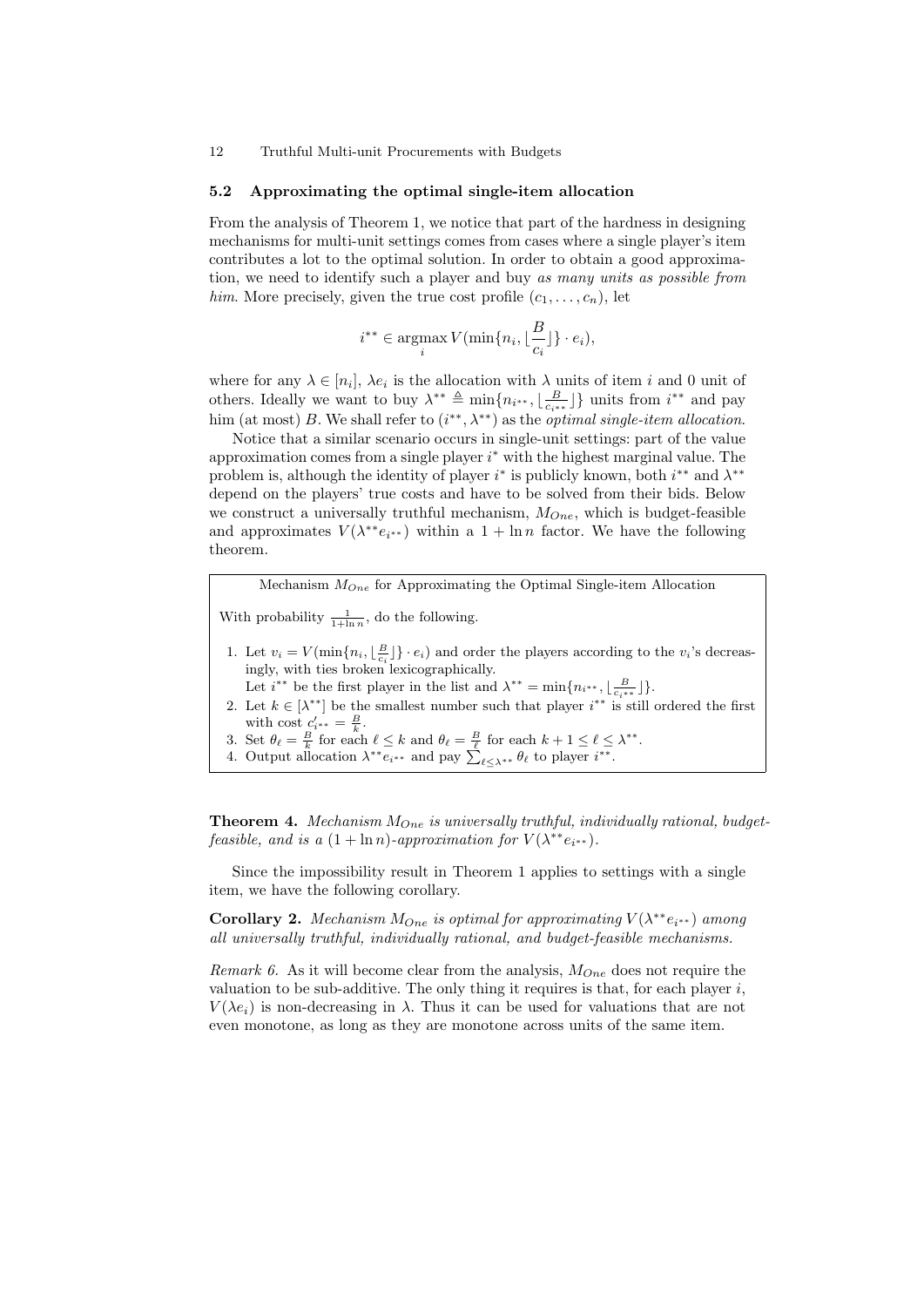Furthermore, given that  $(i^{**}, \lambda^{**})$  is the multi-unit counterpart of player  $i^*$ in single-unit settings, and given the important role  $i^*$  has played in single-unit budget-feasible mechanisms, we believe mechanism  $M_{One}$  will be a useful building block in the design of budget-feasible mechanisms for multi-unit settings.

#### 5.3 A truthful mechanism for sub-additive valuations

Our mechanism for sub-additive valuations generalizes that of [10]. In particular, the algorithm  $A_{Max}$  and the mechanism  $M_{Rand}$  below are respectively variants of their algorithm SA-ALG-MAX and mechanism SA-RANDOM-SAMPLE. Several new issues arise in multi-unit settings. For example, we must now distinguish between an item and a unit of that item. In the mechanism and its analysis, we sometimes deal with an item —thus all of its units at the same time— and sometimes deal with a single unit. Also, as discussed in Section 5.2, the role of player  $i^*$  with the highest marginal value is replaced by player  $i^{**}$ , and the way i ∗∗ contributes to the value approximation has changed a lot —this is where the extra  $log n$  factor comes. Indeed, to construct and analyze our mechanism one need good understanding of the problem in multi-unit settings. Our mechanism  $M_{Sub}$  is a uniform distribution between  $M_{Rand}$  and the mechanism  $M_{One}$  of Section 5.2. We have the following theorem.

### Algorithm  $A_{Max}$

Since this algorithm will be used multiple times with different inputs, we specify the inputs explicitly to avoid confusion. Given players  $1, \ldots, m$ , numbers of units  $n_1, \ldots, n_m$ , costs  $c_1, \ldots, c_m$ , budget B, and a demand oracle for the valuation function V, do the following.

- 1. Let  $n'_i = \min\{n_i, \lfloor \frac{B}{c_i} \rfloor\}$  for each i,  $i^{**} = \text{argmax}_i V(n'_i e_i)$ ,  $v^* = V(n'_{i^{**}} e_{i^{**}})$ , and  $\mathcal{V} = \{v^*, 2v^*, \dots, mv^*\}.$
- 2. For  $v \in V$  from  $mv^*$  to  $v^*$ ,
	- (a) Set  $p_i = \frac{v}{2B} \cdot c_i$  for each player *i*. Query the oracle with m players, number of units  $n'_i$  and cost  $p_i$  for each i, to find  $S = (s_1, \ldots, s_m) \in \arg \max_{A = (a_1, \ldots, a_m): a_i \leq n'_i \forall i} V(A) - \sum_{i \in [m]} a_i p_i.$ (When there are multiple optimal solutions, the oracle always returns the same one whenever queried with the same instance.)
	- (b) Set allocation  $S_v = A_{\perp}$ . (Recall  $A_{\perp} = (0, \ldots, 0)$  represents buying nothing.)
	- (c) If  $V(S) < \frac{v}{2}$ , then continue to the next v.
	- (d) Else, order the players according to  $s_i c_i$  decreasingly with ties broken lexicographically, and denote them by  $i_1, \ldots, i_m$ . Let k be the largest number in  $[m]$  satisfying  $\sum_{\ell \leq k} s_{i_{\ell}} c_{i_{\ell}} \leq B$ , and let  $S_v$  be S projected on  $\{i_1, \ldots, i_k\}$ :  $S_v = \bigvee_{\ell \leq k} s_{i_\ell} e_{i_\ell}$ , namely,  $S_v$  consists of taking  $s_{i_\ell}$ units of item  $i_\ell$  for each  $\ell \leq k$ , and taking 0 unit of others.

3. Output  $S_{Max} \in \text{argmax}_{v \in \mathcal{V}} V(S_v)$ . (When there are several choices, the algorithm chooses one arbitrarily, but always outputs the same one when executed multiple times with the same input.)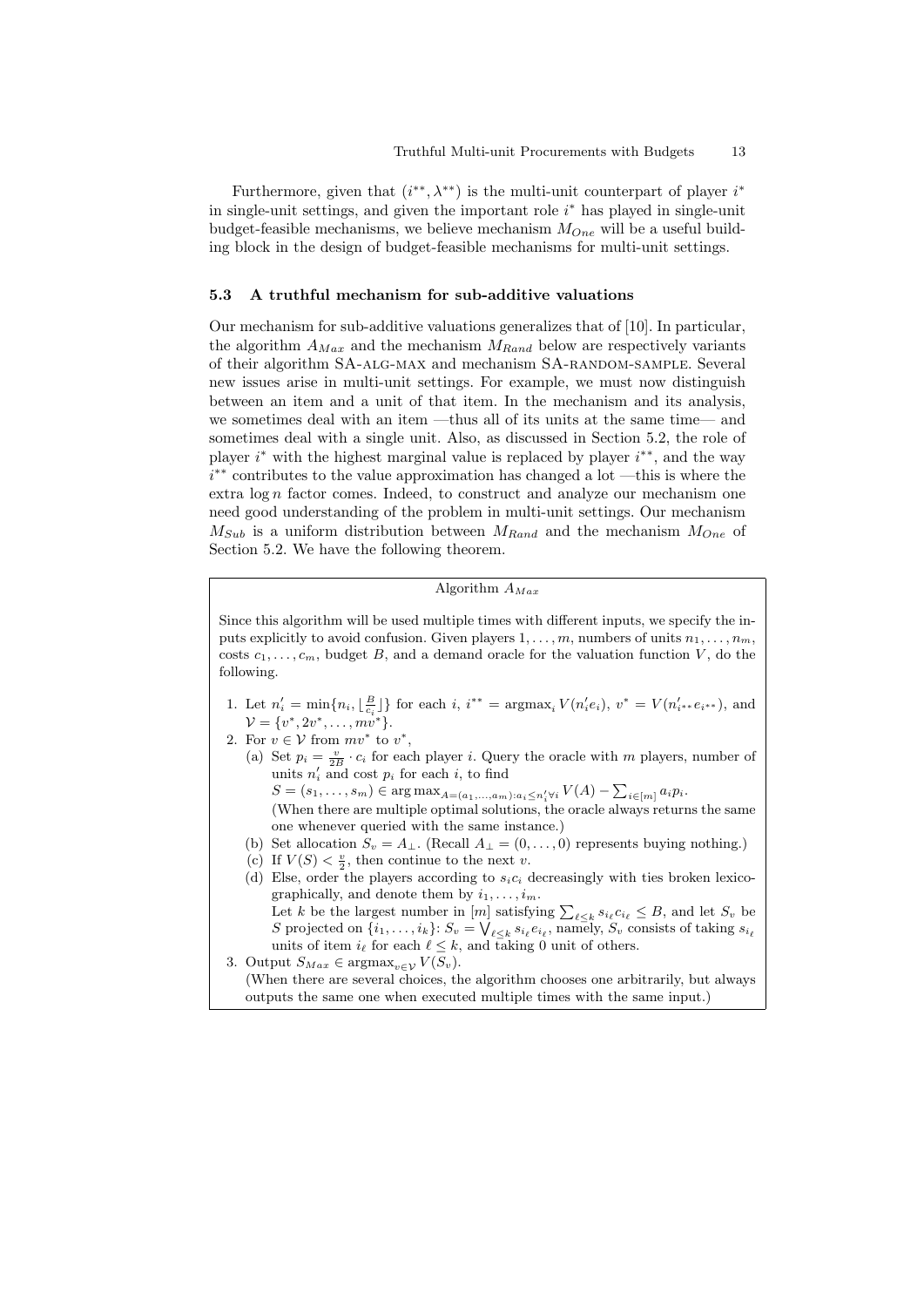| Mechanism $M_{Rand}$                                                                                  |
|-------------------------------------------------------------------------------------------------------|
| 1. Put each player independently at random with probability $1/2$ into group T, and                   |
| let $T' = [m] \setminus T$ .                                                                          |
| 2. Run $A_{Max}$ with the set of players T, number of units $n_i$ and cost $c_i$ for each $i \in T$ . |
| budget $B$ , and the demand oracle for valuation function V. Let $v$ be the value of                  |
| the returned allocation.                                                                              |
| 3. For k from 1 to $\sum_{i \in T'} n_i$ ,                                                            |
| $\ell \rightarrow \mathbf{D}$ and $\ell \rightarrow \ell$ and $\ell \rightarrow \ell$                 |

- (a) Run  $A_{Max}$  with the set of players  $T_k = \{i : i \in T', c_i \leq \frac{B}{k}\}\,$  number of units  $n_i$  and cost  $\frac{B}{k}$  for each  $i \in T_k$ , budget B, and the demand oracle for V. Denote the returned allocation by  $X = (x_1, \ldots, x_m)$ , where  $x_i = 0$  for each  $i \notin T_k$ .
- (b) If  $V(X) \geq \frac{\log \log n}{64 \log n} \cdot v$ , then output allocation X, pay  $x_i \cdot \frac{B}{k}$  to each player i, and stop.
- 4. Output  $A_{\perp}$  and pay 0 to each player.

**Theorem 5.** Mechanism  $M_{Sub}$  runs in polynomial time, is universally truthful, and is an  $O(\frac{(\log n)^2}{\log \log n})$  $\frac{\log n}{\log \log n}$ )-approximation for procurement games with sub-additive valuations.

Since diminishing return, sub-modularity, and additivity all imply sub-additivity, we immediately have the following.

Corollary 3.  $M_{Sub}$  is an  $O(\frac{(\log n)^2}{\log \log n})$  $\frac{\log n}{\log \log n}$ )-approximation for procurement games with diminishing returns, those with sub-modular valuations, and those with additive valuations.

Remark 7. The worst case of the approximation above comes from cases where  $V(\lambda^{**}e_{i^{**}})$  (and thus  $M_{One}$ ) is the main contribution to the final value. Unlike single-unit settings, we need an additional  $\log n$  factor because the optimal approximation ratio for  $V(\lambda^{**}e_{i^{**}})$  is  $O(\log n)$ . For scenarios where the players' costs are very small, in particular, where  $n_i c_i \leq B$  for each i, the optimal singleitem allocation  $(i^{**}, \lambda^{**})$  is publicly known, just as the player  $i^*$  in single-unit settings. In such a *small-cost* setting, which is very similar to the *large-market* setting considered by [3] except that the items here are not infinitely divisible, the subroutine  $M_{One}$  in  $M_{Sub}$  can be replaced by "allocating  $n_{i^{**}}$  units of item  $i^{**}$  and paying him  $B^"$ , and the log n factor is avoided, resulting in an  $O(\frac{\log n}{\log \log n})$ -approximation.

A small-cost setting is possible in some markets, but it is not realistic in many others. For example, in the Provision-after-Wait problem in healthcare [11], it is very unlikely that all patients can be served at the most expensive hospital within the government's budget. Also, in many procurement games, a seller, as the manufacture of his product, can be considered as having infinite supply, and the total cost of all units he has will always exceed the buyer's budget. Thus one need to be careful about where the small-cost condition applies.

### Acknowledgements

We thank several anonymous reviewers for their comments. The first author is supported by the NSF Graduate Research Fellowship.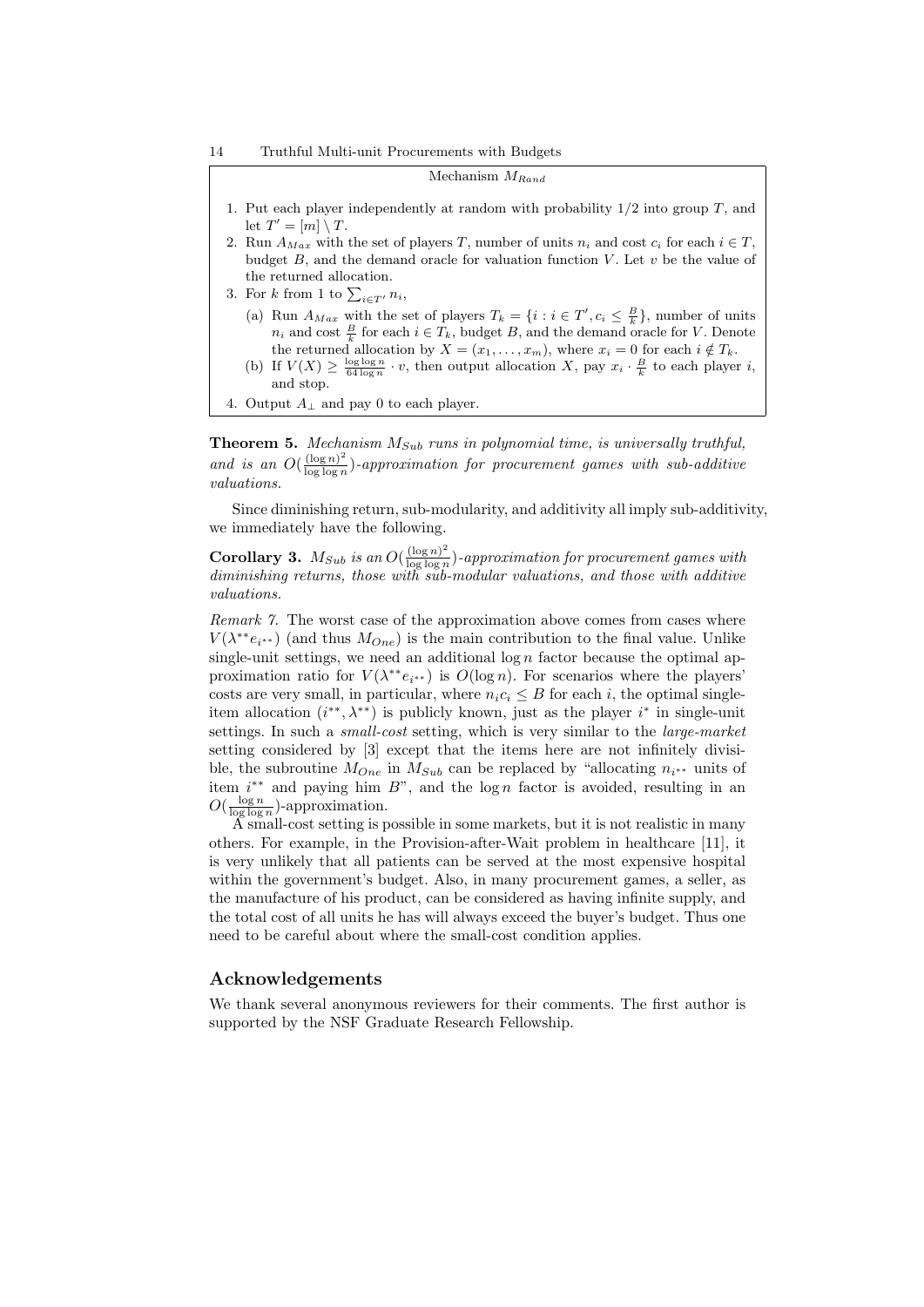# Bibliography

- [1] Aggarwal, G., Hartline, J.D.: Knapsack auctions. In: SODA. pp. 1083–1092 (2006)
- [2] Aggarwal, G., Muthukrishnan, S., Pál, D., Pál, M.: General auction mechanism for search advertising. In: Proceedings of the 18th international conference on World Wide Web. pp. 241–250 (2009)
- [3] Anari, N., Goel, G., Nikzad, A.: Mechanisms design for crowdsourcing: An optimal  $1 - 1/e$  approximate budget-feasible mechanism for large markets. In: FOCS (2014)
- [4] Archer, A., Tardos, E.: Truthful mechanisms for one-parameter agents. In: Proceedings of the 42nd IEEE Symposium on Foundations of Computer Science. pp. 482–491 (2001)
- [5] Archer, A., Tardos, E.: Frugal path mechanisms. ACM Trans. Algorithms 3(1), 1–22 (2007)
- [6] Babaioff, M., Dinitz, M., Gupta, A., Immorlica, N., Talwar, K.: Secretary problems: Weights and discounts. In: Proceedings of the Twentieth Annual ACM-SIAM Symposium on Discrete Algorithms. pp. 1245–1254 (2009)
- [7] Babaioff, M., Immorlica, N., Kleinberg, R.: Matroids, secretary problems, and online mechanisms. In: Proceedings of the Eighteenth Annual ACM-SIAM Symposium on Discrete Algorithms. pp. 434–443 (2007)
- [8] Badanidiyuru, A., Dobzinski, S., Oren, S.: Optimization with demand oracles. In: EC. pp. 110–127 (2012)
- [9] Badanidiyuru, A., Kleinberg, R., Singer, Y.: Learning on a budget: Posted price mechanisms for online procurement. In: Proceedings of the 13th ACM Conference on Electronic Commerce. pp. 128–145 (2012)
- [10] Bei, X., Chen, N., Gravin, N., Lu, P.: Budget feasible mechanism design: From prior-free to bayesian. In: Proceedings of the Forty-fourth Annual ACM Symposium on Theory of Computing. pp. 449–458 (2012)
- [11] Braverman, M., Chen, J., Kannan, S.: Optimal provision-after-wait in healthcare. In: Proceedings of the 5th Conference on Innovations in Theoretical Computer Science. pp. 541–542 (2014)
- [12] Calinescu, G., Chekuri, C., Pál, M., Vondrák, J.: Maximizing a monotone submodular function subject to a matroid constraint. SICOMP, special section on STOC'08 40(6), 1740–1766 (2011)
- [13] Cary, M.C., Flaxman, A.D., Hartline, J.D., Karlin, A.R.: Auctions for structured procurement. In: Proceedings of the Nineteenth Annual ACM-SIAM Symposium on Discrete Algorithms. pp. 304–313 (2008)
- [14] Chan, H., Chen, J.: Truthful multi-unit procurements with budgets (2014), full version, avaiable at http://arxiv.org/abs/1409.7595
- [15] Chen, N., Elkind, E., Gravin, N., Petrov, F.: Frugal mechanism design via spectral techniques. In: FOCS. pp. 755–764 (2010)
- [16] Chen, N., Gravin, N., Lu, P.: Mechanism design without money via stable matching. CoRR abs/1104.2872 (2011)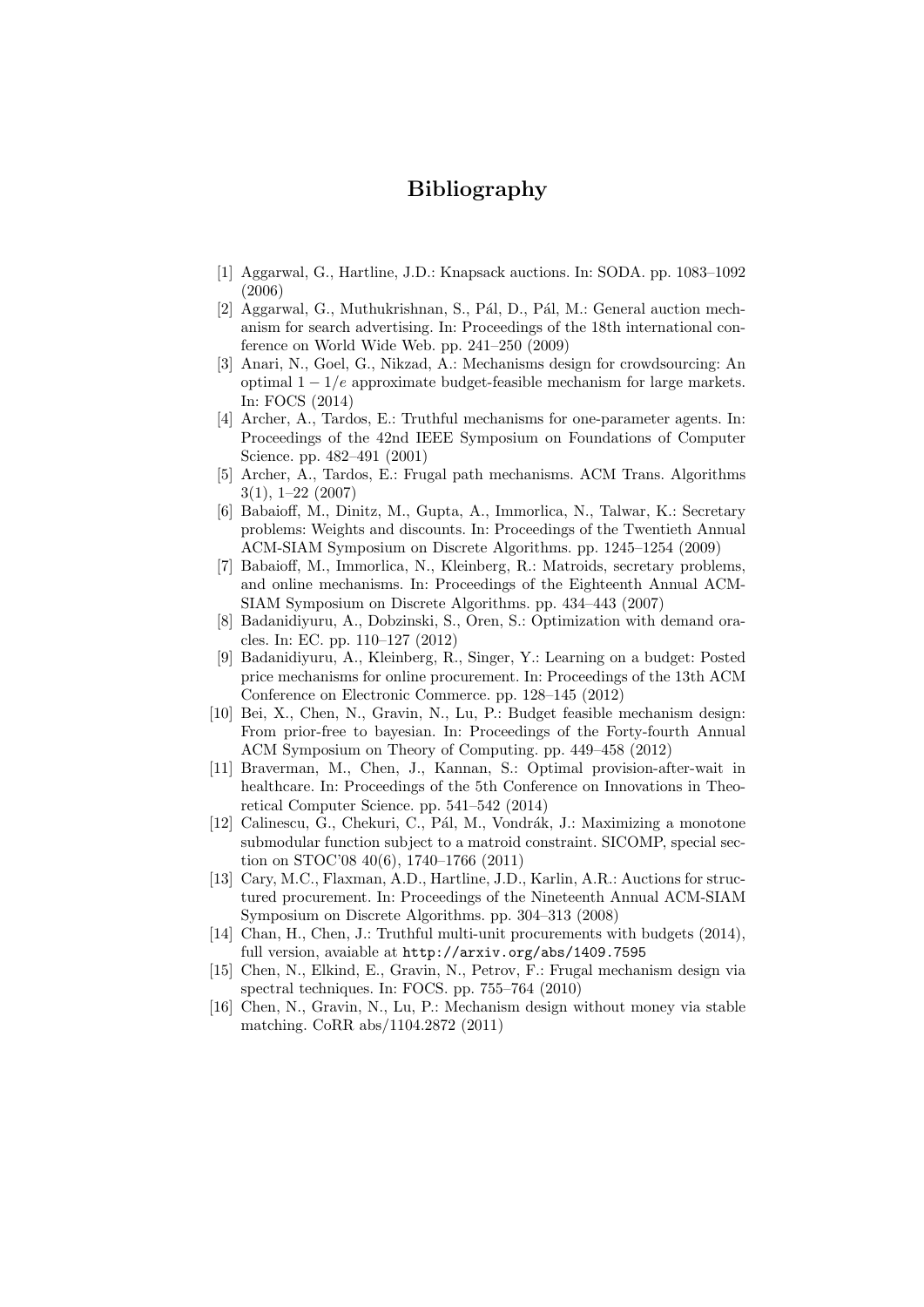- 16 Truthful Multi-unit Procurements with Budgets
- [17] Chen, N., Gravin, N., Lu, P.: On the approximability of budget feasible mechanisms. In: Proceedings of the Twenty-second Annual ACM-SIAM Symposium on Discrete Algorithms. pp. 685–699 (2011)
- [18] Dobzinski, S.: Two randomized mechanisms for combinatorial auctions. In: Proceedings of APPROX'07/RANDOM'07. pp. 89–103 (2007)
- [19] Dobzinski, S., Papadimitriou, C.H., Singer, Y.: Mechanisms for complement-free procurement. In: Proceedings of the 12th ACM Conference on Electronic Commerce. pp. 273–282 (2011)
- [20] Elkind, E., Sahai, A., Steiglitz, K.: Frugality in path auctions. In: Proceedings of the Fifteenth Annual ACM-SIAM Symposium on Discrete Algorithms. pp. 701–709 (2004)
- [21] Feigenbaum, J., Papadimitriou, C.H., Sami, R., Shenker, S.: A bgp-based mechanism for lowest-cost routing. In: PODC. pp. 173–182 (2002)
- [22] Feigenbaum, J., Sami, R., Shenker, S.: Mechanism design for policy routing. In: PODC. pp. 11–20 (2004)
- [23] Goel, G., Mirrokni, V., Leme, R.P.: Clinching auctions beyond hard budget constraints. In: EC (2014)
- [24] Goldberg, A.V., Hartline, J.D., Karlin, A.R., Wright, A., Saks, M.: Competitive auctions. In: Games and Economic Behavior. pp. 72–81 (2002)
- [25] Gravin, N.: Incentive Compatible Design of Reverse Auctions, Section 5.2. Ph.D. thesis, Nanyang Technological University (2013)
- [26] Kapralov, M., Post, I., Vondrák, J.: Online submodular welfare maximization: Greedy is optimal. In: Proceedings of SODA'13. pp. 1216–1225 (2013)
- [27] Karlin, A.R., Kempe, D., Tamir, T.: Beyond vcg: Frugality of truthful mechanisms. In: Proceedings of the 46th Annual IEEE Symposium on Foundations of Computer Science. pp. 615–626 (2005)
- [28] Kempe, D., Salek, M., Moore, C.: Frugal and truthful auctions for vertex covers, flows and cuts. In: FOCS. pp. 745–754 (2010)
- [29] Koutsoupias, E., Papadimitriou, C.H.: Worst-case equilibria. In: Proceedings of the 16th annual conference on Theoretical Aspects of Computer Science (STACS'99). pp. 404–413 (1999)
- [30] Mishra, D., Veeramani, D.: Vickrey-dutch procurement auction for multiple items. European Journal of Operational Research 180, 617–629 (2006)
- [31] Myerson, R.B.: Optimal auction design. Mathematics of Operations Research 6(1), 58–73 (1981)
- [32] Nisan, N., Ronen, A.: Algorithmic mechanism design. Games and Economic Behavior 35, 166–196 (2001)
- [33] Parkes, D.C., Kalagnanam, J.: Models for iterative multiattribute procurement auctions. Management Science (Special Issue on Electronic Markets) 51, 435–451 (2005)
- [34] Roughgarden, T., Tardos, E.: How bad is selfish routing? Journal of the ACM 49(2), 236–259 (2002)
- [35] Singer, Y.: Budget feasible mechanisms. In: Proceedings of the 2010 IEEE 51st Annual Symposium on Foundations of Computer Science. pp. 765–774 (2010)